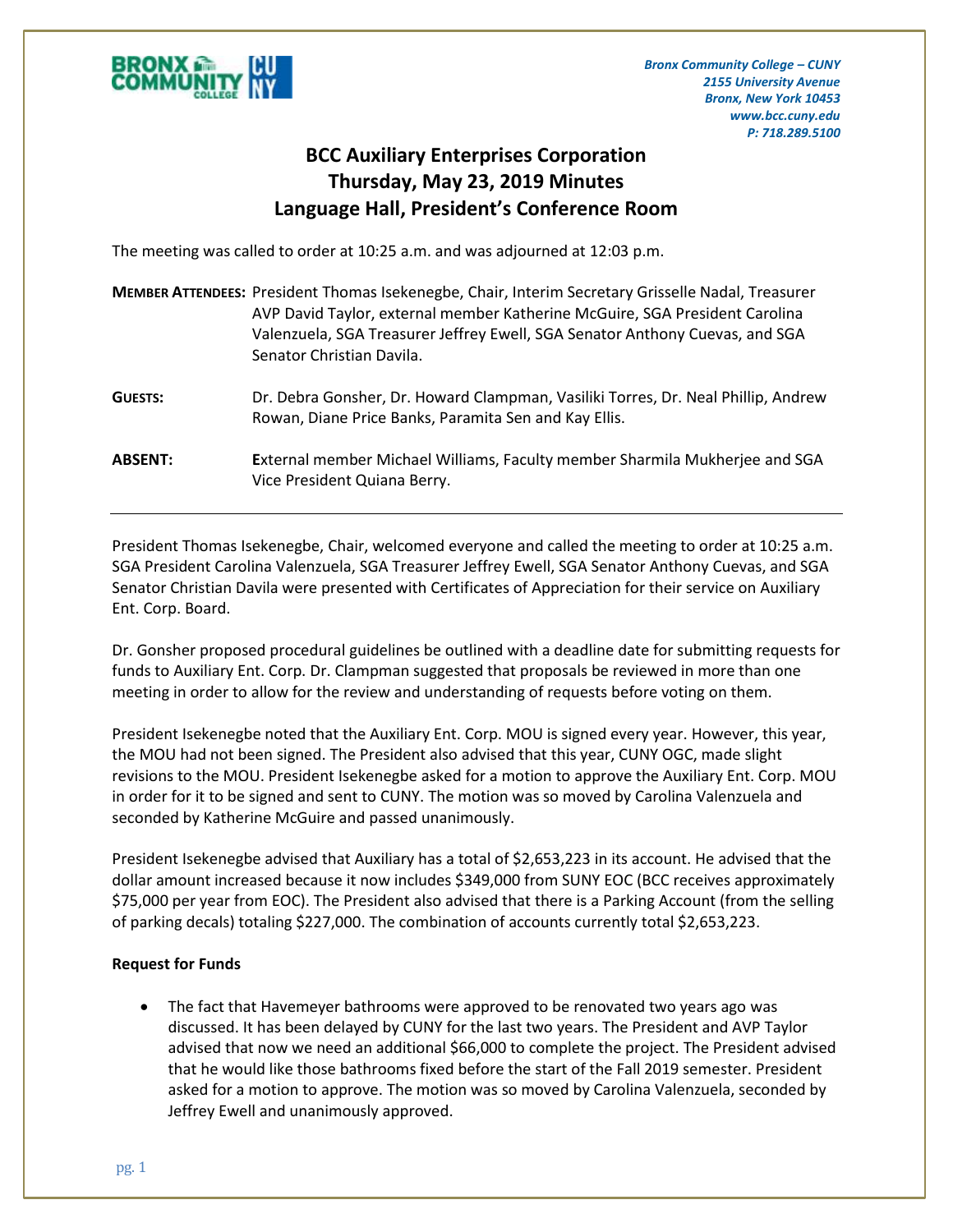- VP of Administration and Finance, Kay Ellis, advised that the current Public Safety vehicles are from 2004 and 2008. They are in bad condition and did not even pass inspection. President advised that they plan on retiring the 3 year old quads. These vehicles are expensive to maintain and the manufacturers who made the cars are no longer in business. He noted that vehicles cannot be purchased by Tax Levy. He advised that the City has advised that we reduce our fleet. VP Ellis advised that the electric vehicles requesting to be purchased are DCAS pre-approved vehicles used by the Parks Department and other CUNY Colleges. A total of three (3) resolutions for funds to procure the following: four (4) electric Public Safety vehicles (\$81,000), two (2) College delivery vehicles (\$50,000), two (2) College pick-up trucks with a snowplow and salt spreader (\$120,000) were reviewed, for a total of eight (8) vehicles summing up to \$251,000. A charging station for the vehicles was discussed and the board members were advised by VP Ellis that it would be a necessity. The President asked for a motion to approve. The motion was so moved by Carolina Valenzuela, seconded by Jeffrey Ewell and unanimously approved.
- Professor Diane Price discussed the importance of meeting the continuous standards of The National Accrediting Agency for Clinical Laboratory (NAACLS). She advised that the Biological Sciences Department has no laboratory equipment and therefore, can only teach theoretical segments of courses and not the practical portion because of lack of equipment. She also advised there is a need for storage. She advised that Robin Auchincloss from Campus Planning drafted specs for the lockers she is requesting to procure along with the four (4) desktop analyzers. There was a question on the life span of the analyzers. Also, there was discussion on whether the analyzers were wet machines (used in the field) or dry machines. Professor Price advised that the life span of the machines are between 10-15 years and that the dry machines (the ones she is ordering) last longer than the wet machines. She also advised that the dry machines are the same machines used in the field. The only difference is that the machines she is ordering are smaller than the ones used in the field. There was discussion on whether more inexpensive lockers could be purchased. Professor Price advised that the lockers she wishes to procure are antimicrobial and conducive for laboratory settings and that is the reason they are more expensive than regular lockers. She also advised that the price quoted includes installation. The total cost for the lab equipment, that is, four (4) analyzers and the lockers, including installation is \$41,326.56. The President asked for a motion to approve. The motion was so moved by Carolina Valenzuela, seconded by Kathy McGuire and unanimously approved.
- Dr. Neal Phillip presented his request for funds for a Sustainability Focused Study Abroad Program in India with other CUNY students. The funds being sought is a total of \$13,450 and is solely to be used for BCC students in connection with this Study Abroad Program. The Sustainability Study Abroad Program consists of students being involved in an ecological study, water monitoring as well as weather analysis. This program will take students from all backgrounds to India to learn about climate change and culture. Dr. Phillip explained that 10 students are needed because there will be a variety of data collection activities. Dr. Phillip advised that CUNY University Travel has not approved his request because he needed to secure funding first. The President asked for a motion to approve pending approval by CUNY/University Travel Abroad. The motion was so moved by Jeffrey Ewell, seconded by Carolina Valenzuela, and unanimously approved pending approval by CUNY/University Travel Abroad.
- Vasiliki Torres, Director of Student Personal Counseling, is requesting \$600 per semester (beginning in the Fall 2019) to cover transportation reimbursement for clinicians who have hospitalized and admitted suicidal crisis students to Long Island Jewish Medical Center. The